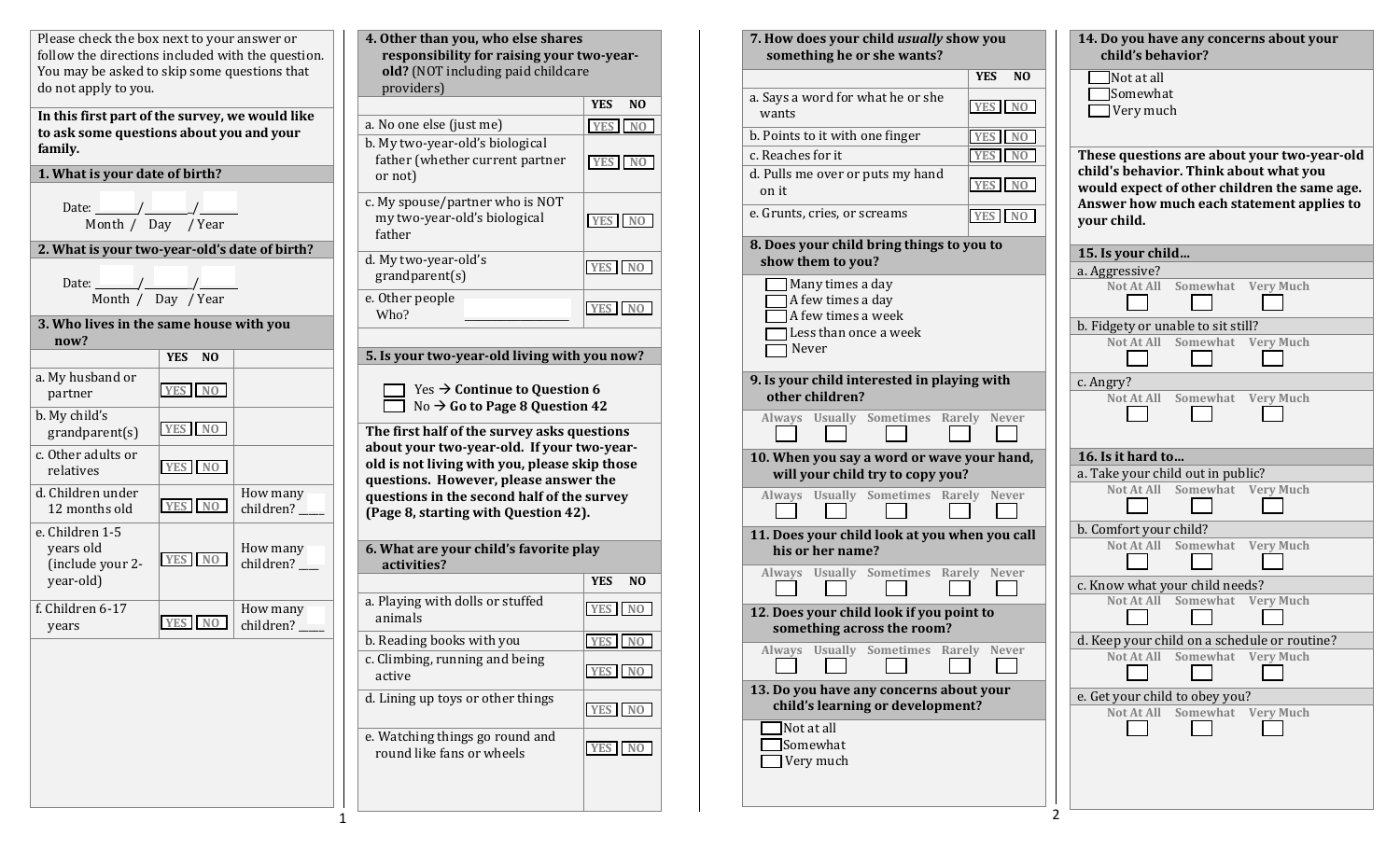| 17. Compared to other kids, does he/she<br>a. Seem nervous or afraid?                                                                                                                                                   | These questions are about your child's<br>development.                                                                                                                                                                       | 19. How often does your family eat meals<br>together?                                                                                                                                                                                    | 24. When did you start to brush your two-<br>year-old's teeth twice a day?                                                                                                                                                                                                                                                  |
|-------------------------------------------------------------------------------------------------------------------------------------------------------------------------------------------------------------------------|------------------------------------------------------------------------------------------------------------------------------------------------------------------------------------------------------------------------------|------------------------------------------------------------------------------------------------------------------------------------------------------------------------------------------------------------------------------------------|-----------------------------------------------------------------------------------------------------------------------------------------------------------------------------------------------------------------------------------------------------------------------------------------------------------------------------|
| Not At All Somewhat Very Much<br>b. Seem sad or unhappy?<br>Not At All Somewhat Very Much<br>c. Get upset if things are not done in a                                                                                   | 18. How much is your child doing each of<br>these things? If your child doesn't do<br>something anymore, choose the answer that<br>describes how much he or she used to do it.                                               | <b>TAlways</b><br>Usually<br>Sometimes<br>$\Box$ Never<br>20. During the past week, how many days did<br>you or another family member read to                                                                                            | $\Box$ Not brushing his/her teeth twice a day on<br>a regular basis<br>Less than 1 year<br>12-23 months<br>$\Box$ 2 years<br>The next questions are about childcare.                                                                                                                                                        |
| certain way?<br>Not At All Somewhat Very Much<br>d. Have a hard time with change?<br>Not At All Somewhat Very Much<br>e. Have trouble playing with other children?                                                      | a. Names at least 5 body parts - like nose, hand,<br>ortummy<br>Somewhat Very Much<br>Not Yet<br>b. Climbs up a ladder at a playground<br>Not Yet Somewhat Very Much                                                         | your child?<br>$\Box$ 4 days<br>$\Box$ 0 days<br>$\Box$ 1 day<br>$\Box$ 5 days<br>$\Box$ 6 days<br>$\Box$ 2 days<br>$\Box$ 3 days<br>$\Box$ 7 days<br>21. When did your now two-year-old stop<br>using a bottle or sippy cup?            | Childcare refers to any kind of regular<br>arrangement where anyone other than the<br>parents or legal guardians takes care of your<br>two-year-old. Please include preschool,<br>daycare, Head Start and in-home care by<br>relatives or friends as childcare.<br>25. Do you have regular childcare                        |
| Not At All Somewhat Very Much<br>f. Break things on purpose?<br>Not At All Somewhat Very Much<br>g. Fight with other children?<br>Not At All Somewhat<br><b>Very Much</b>                                               | c. Uses words like"me"or"mine"<br>Not Yet Somewhat Very Much<br>d. Jumps off the ground with two feet<br>Not Yet Somewhat Very Much                                                                                          | Still using bottle/sippy cup<br>Less than 1 year<br>$\Box$ 12-23 months<br>$\Box$ 2 years<br>Never used a bottle/sippy cup $\rightarrow$ Go to<br><b>Question 23</b>                                                                     | arrangements for your two-year-old now?<br><b>Yes</b><br>$\Box$ No $\rightarrow$ Go to Question 28<br>26. What is your regular or most used<br>childcare arrangement? Please check one.                                                                                                                                     |
| h. Have trouble paying attention?<br>Not At All Somewhat Very Much<br>i. Have a hard time calming down?<br>Not At All Somewhat Very Much<br>j. Have trouble staying with one activity?<br>Not At All Somewhat Very Much | e. Puts 2or more words together, like"more<br>water"or"go outside"<br>Not Yet Somewhat Very Much<br>f. Uses words to ask for help<br>Not Yet Somewhat Very Much<br>g. Names at least one color<br>Not Yet Somewhat Very Much | 22. What kind of beverages does (did) your<br>two-year-old drink in his/her bottle or<br>sippy cup?<br>YES NO<br>a. Water<br>YES NO<br>YES NO<br>b. Breastmilk<br>c. Cow's milk or other types of<br>YES NO<br>milk<br>YES NO<br>d. Soda | Childcare in non-relative's home<br>Childcare center, preschool or Head Start<br>$\Box$ Paid care in my home by a relative (not<br>my child's legal guardian)<br>Paid care in my home by a non-relative<br>Unpaid care in a relative's home<br>Paid care in a relative's home<br>$\Box$ Other $\rightarrow$ Please tell us: |
|                                                                                                                                                                                                                         | h. Tries to get you to watch by saying "Look<br>at me"<br>Not Yet Somewhat Very Much<br>$\blacksquare$                                                                                                                       | YES NO<br>e. Juice<br>23. How long did you breastfeed or pump<br>milk to feed your child?                                                                                                                                                | 27. During the past week about how many<br>hours did your two-year-old stay in<br>childcare?                                                                                                                                                                                                                                |
|                                                                                                                                                                                                                         | i. Says his or her first name when asked<br>Not Yet Somewhat Very Much<br>j. Draws lines<br>Not Yet Somewhat Very Much<br><b>College</b>                                                                                     | I did not breastfeed or pump milk<br>Less than six weeks<br>$\Box$ 6-12 weeks<br>$\Box$ 4-5 months<br>6 months<br>7-11 months<br>12 months or more                                                                                       | Less than 10 hours<br>$\Box$ 10-19 hours<br>$\Box$ 20-29 hours<br>$\Box$ 30-39 hours<br>$\Box$ 40 hours or more                                                                                                                                                                                                             |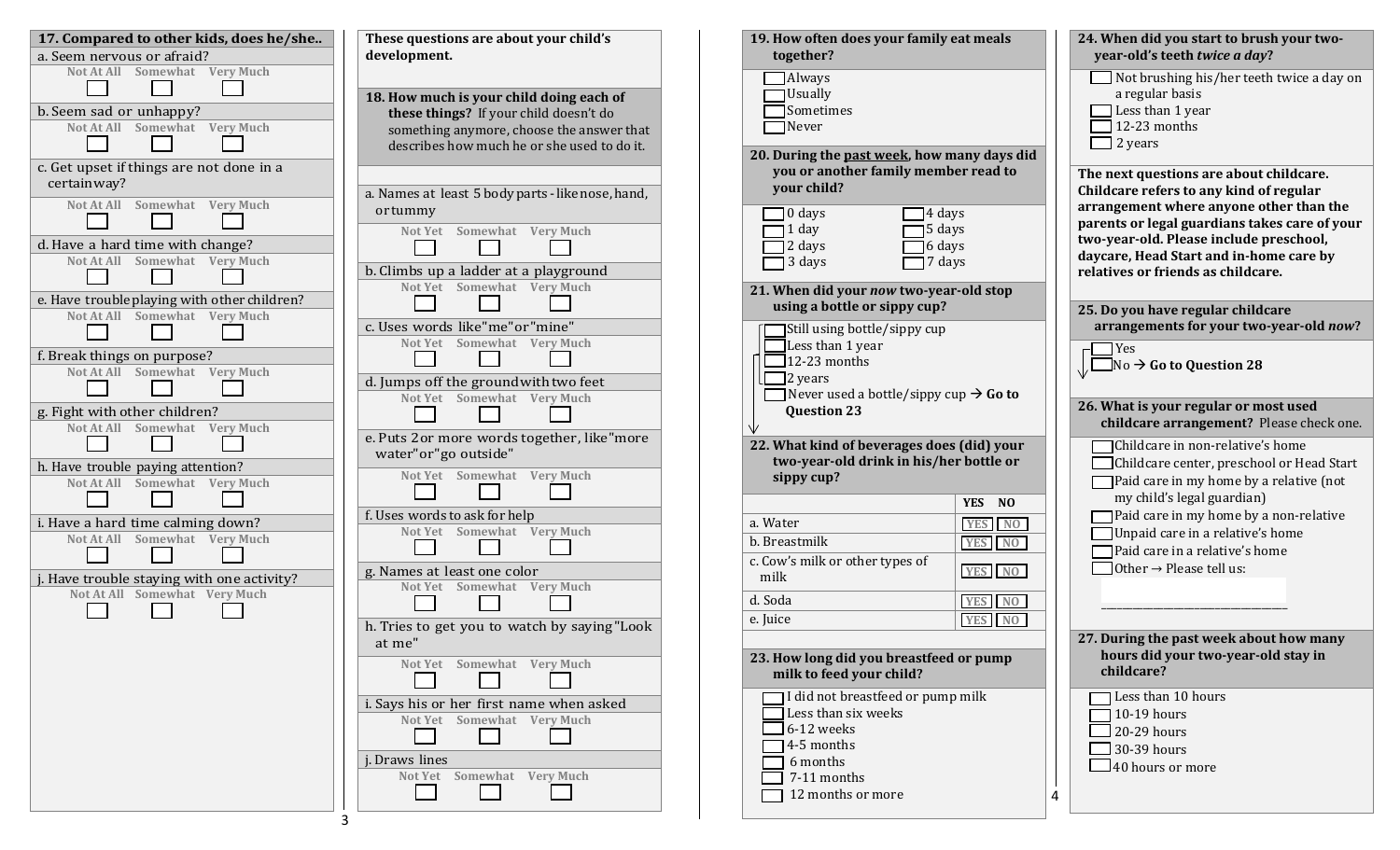| The next questions are about events that    |
|---------------------------------------------|
| may have happened during your child's life. |
| These things can happen in any family, but  |
| some people may feel uncomfortable with     |
| these questions. You may skip any questions |
| you do not want to answer.                  |
|                                             |

| 28. To the best of your knowledge, has your |
|---------------------------------------------|
| two-year-old EVER experienced any of        |
| the following?                              |

|                                                                                        | <b>YES</b><br>N <sub>0</sub> |
|----------------------------------------------------------------------------------------|------------------------------|
| a. Parent or guardian divorced or<br>separated                                         | YES NO                       |
| b. Parent or guardian died                                                             | YES NO                       |
| c. Parent or guardian served time<br>in jail                                           | YES NO                       |
| d. Saw or heard parents or adults<br>slap, hit, kick, punch one<br>another in the home | YES NO                       |
| e. Was a victim of violence or<br>witnessed violence in his or her<br>neighborhood     | YES NO                       |
| f. Lived with anyone who was<br>mentally ill, suicidal, or<br>severely depressed       | YES NO                       |
| g. Lived with anyone who had a<br>problem with alcohol or drugs                        | YES NO                       |
| h. Treated or judged unfairly<br>because of his or her race or<br>ethnic group         | YES NO                       |
| The next questions are about your two-year-                                            |                              |

**old's healthcare. 29**. **During the past 12 months, did your twoyear-old's doctor, nurse or other health care worker ask you to fill out a questionnaire about your two-year-old's** 

5

**development or behavior?**

**T**Yes **No** 

| 30. Did your child's doctor, nurse or health<br>care worker refer you to Early<br><b>Intervention Services to check on your</b><br>child's development? |                       |  |  |  |
|---------------------------------------------------------------------------------------------------------------------------------------------------------|-----------------------|--|--|--|
| $\exists$ Yes<br>$\neg$ No                                                                                                                              |                       |  |  |  |
| 31. Do you have at least one healthcare<br>provider that you consider your two-<br>year-old personal Doctor or Nurse?                                   |                       |  |  |  |
| 7 Yes<br>$\neg$ No                                                                                                                                      |                       |  |  |  |
| 32. Have you ever delayed or refused<br>immunizations for your two-year-old?                                                                            |                       |  |  |  |
| $\sqcap$ Yes<br>No $\rightarrow$ Go to Question 34                                                                                                      |                       |  |  |  |
| <b>Go to Question 33</b>                                                                                                                                |                       |  |  |  |
| 33. What were your main reasons for<br>delaying or refusing immunizations for<br>your two-year-old?                                                     |                       |  |  |  |
|                                                                                                                                                         | YES<br>N <sub>0</sub> |  |  |  |
| a. I didn't know when the shots<br>were due                                                                                                             | YES NO                |  |  |  |
| b. I couldn't get an appointment<br>when I wanted one                                                                                                   | YES NO                |  |  |  |
| c. I think some shots are given<br>too early                                                                                                            | YES NO                |  |  |  |
| d. I think too many shots are<br>given at once                                                                                                          | YES NO                |  |  |  |
| e. I am concerned about the side<br>effects of the shots                                                                                                |                       |  |  |  |
|                                                                                                                                                         | YES NO                |  |  |  |
| f. I do not think the disease(s)<br>will affect my child                                                                                                | YES NO                |  |  |  |
| g. I have religious beliefs or<br>concerns about some shots                                                                                             | YES NO                |  |  |  |
| h. Other $\rightarrow$ Please tell us:                                                                                                                  | YES NO                |  |  |  |

| 34. Has your two-year-old ever been to a<br>dentist or dental clinic?<br>Yes<br>$\exists$ No $\rightarrow$ Go to Question 36 |                                        | 37. Has a healthcare provider ever said that<br>your two-year-old has any of the following<br>conditions?<br>If yes, please tell us how old (in months) your |                                                                                           |  |  |
|------------------------------------------------------------------------------------------------------------------------------|----------------------------------------|--------------------------------------------------------------------------------------------------------------------------------------------------------------|-------------------------------------------------------------------------------------------|--|--|
| 35. At what age did your now two-year-old                                                                                    |                                        | times he/she had an infection.                                                                                                                               | child was when he/she was diagnosed. For<br>ear infections, please indicate the number of |  |  |
| first go to a dentist or dental clinic?                                                                                      |                                        |                                                                                                                                                              |                                                                                           |  |  |
| Less than 1 year<br>1 year<br>2 years<br><b>Go to Question 37</b>                                                            |                                        | a. Autism or Autism Spectrum<br>Disorder<br>What age was he/she                                                                                              | YES NO                                                                                    |  |  |
| 36. What are the reasons your two-year-old                                                                                   |                                        | diagnosed?                                                                                                                                                   | months                                                                                    |  |  |
| has NOT been to a dental clinic?                                                                                             |                                        | b. Vision Problems                                                                                                                                           | YES NO                                                                                    |  |  |
| a. I couldn't get an appointment<br>when I wanted one                                                                        | <b>YES</b><br>N <sub>0</sub><br>YES NO | What age was he/she<br>diagnosed?                                                                                                                            | months                                                                                    |  |  |
| b. I didn't have enough money or<br>dental insurance to pay for the                                                          | <b>YES</b><br>N <sub>O</sub>           | c. Hearing Problems                                                                                                                                          | YES NO                                                                                    |  |  |
| visit<br>c. I had no transportation to get to<br>the dentist's office                                                        | N <sub>O</sub><br><b>YES</b>           | What age was he/she<br>diagnosed?                                                                                                                            | months                                                                                    |  |  |
| d. I couldn't find a dentist who<br>would see my child because they<br>don't accept Medicaid                                 | <b>YES</b><br>NO                       | d. Developmental Delay<br>What age was he/she<br>diagnosed?                                                                                                  | YES NO<br>months                                                                          |  |  |
| e. A health care or dental provider<br>told me my child was too young<br>to see the dentist                                  | N <sub>O</sub><br>YES I                | e. Dental Caries or Cavities<br>What age was he/she                                                                                                          | YES NO                                                                                    |  |  |
| f. I didn't know my child needed to<br>go to a dentist                                                                       | <b>YES</b><br>N <sub>0</sub>           | diagnosed?<br>f. Ear Infections                                                                                                                              | months<br>YES NO                                                                          |  |  |
| g. Other $\rightarrow$ Please tell us:                                                                                       | YES NO                                 | How many infections has<br>he/she had?                                                                                                                       | times                                                                                     |  |  |
|                                                                                                                              |                                        | g. Asthma                                                                                                                                                    | YES NO                                                                                    |  |  |
|                                                                                                                              |                                        | What age was he/she<br>diagnosed?                                                                                                                            | months                                                                                    |  |  |
|                                                                                                                              |                                        | Do you have an asthma<br>action plan?                                                                                                                        | YES NO                                                                                    |  |  |
|                                                                                                                              |                                        | 6                                                                                                                                                            |                                                                                           |  |  |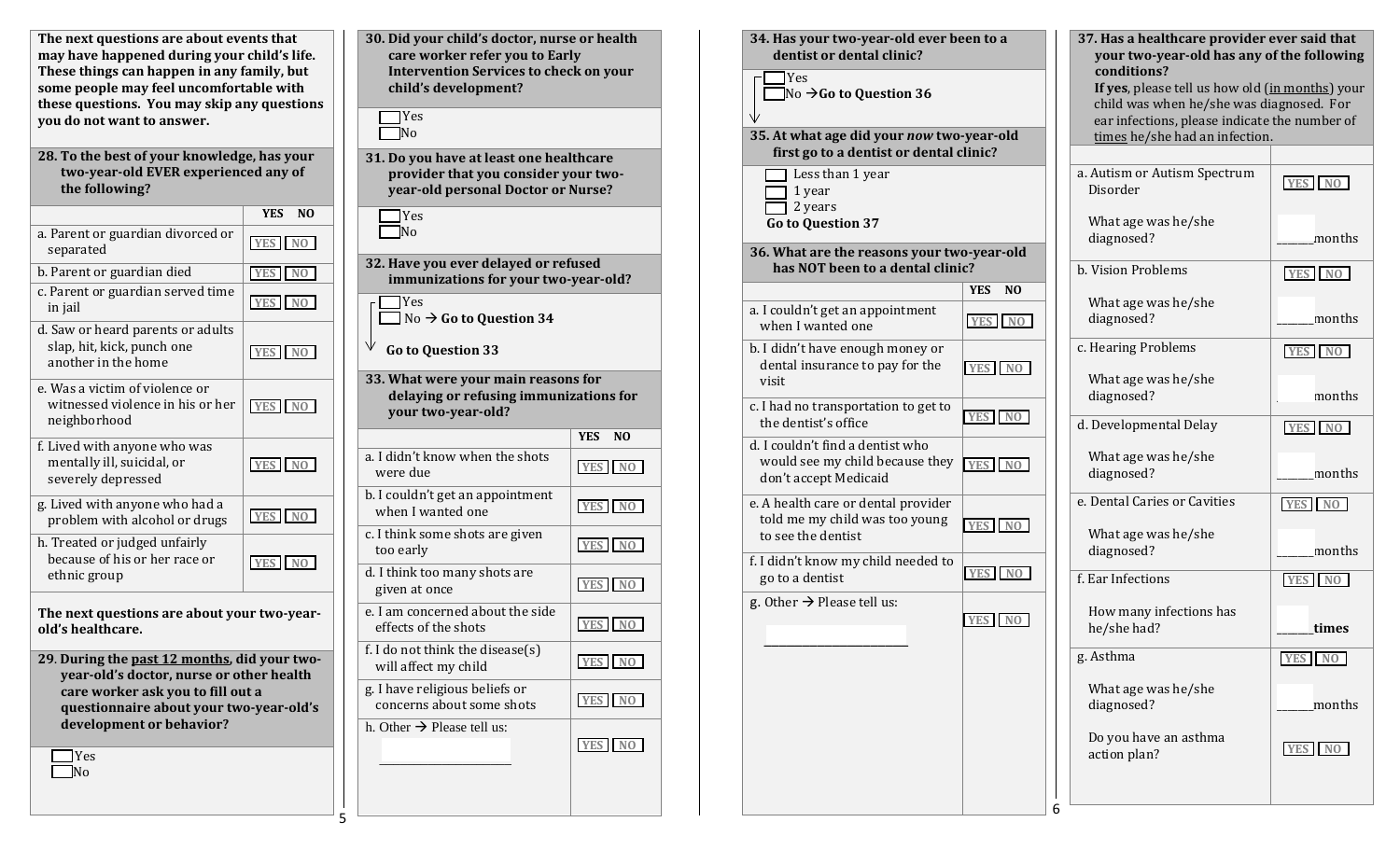| <b>YES</b><br>N <sub>0</sub> |                                                                                                                                   | 41. Did any of these things ever keep you<br>from getting healthcare for your TWO<br>YEAR-OLD when he or she needed it? |  |
|------------------------------|-----------------------------------------------------------------------------------------------------------------------------------|-------------------------------------------------------------------------------------------------------------------------|--|
|                              |                                                                                                                                   | N(<br><b>YES</b>                                                                                                        |  |
| N <sub>O</sub><br><b>YES</b> | a. I couldn't get an appointment<br>when I wanted one                                                                             | YES N                                                                                                                   |  |
| YES NO                       | health insurance to pay for the<br>visit                                                                                          | YES N                                                                                                                   |  |
| YES NO                       | c. I had no transportation to get<br>to the clinic or doctor's office                                                             | YES N                                                                                                                   |  |
| YES NO                       | d. I couldn't take time off from<br>work or school                                                                                | YES N                                                                                                                   |  |
| YES NO                       | e. I couldn't find a provider who<br>would see my child                                                                           | YES N                                                                                                                   |  |
| <b>YES</b><br>N <sub>0</sub> | f. I had no one to take care of my<br>other children                                                                              | YES N                                                                                                                   |  |
| N <sub>O</sub><br><b>YES</b> | g. Other reasons. Please tell us:                                                                                                 | YES N                                                                                                                   |  |
| YES NO                       |                                                                                                                                   |                                                                                                                         |  |
| YES NO                       |                                                                                                                                   |                                                                                                                         |  |
|                              | This next section of questions is abou<br>you. They start on the next page.                                                       |                                                                                                                         |  |
|                              | 39. Since he or she was born, has there ever<br>been a time when your two-year-old did<br>40. Is your two-year-old covered by any | b. I didn't have enough money or                                                                                        |  |

| Did any of these things ever keep you<br>from getting healthcare for your TWO- |                              |
|--------------------------------------------------------------------------------|------------------------------|
| YEAR-OLD when he or she needed it?                                             |                              |
|                                                                                | <b>YES</b><br>N <sub>O</sub> |
| couldn't get an appointment<br>hen I wanted one                                | YES NO                       |
| didn't have enough money or<br>alth insurance to pay for the                   | YES NO                       |
| ad no transportation to get<br>the clinic or doctor's office                   | YES NO                       |
| couldn't take time off from<br>ork or school                                   | YES NO                       |
| couldn't find a provider who<br>ould see my child                              | YES NO                       |
| ad no one to take care of my<br>her children                                   | YES NO                       |
| ther reasons. Please tell us:                                                  |                              |
|                                                                                | YES NO                       |
|                                                                                |                              |
|                                                                                |                              |
| s next section of questions is about<br>. They start on the next page.         |                              |
|                                                                                |                              |
|                                                                                |                              |
|                                                                                |                              |
|                                                                                |                              |
|                                                                                |                              |
|                                                                                |                              |
|                                                                                |                              |

| 44. Did any of these things ever keep YOU<br>from getting healthcare when you<br>needed it?                                               |                       |                                    |  |  |
|-------------------------------------------------------------------------------------------------------------------------------------------|-----------------------|------------------------------------|--|--|
|                                                                                                                                           |                       | <b>YES</b><br>N <sub>0</sub>       |  |  |
| a. I couldn't get an appointment<br>when I wanted one                                                                                     |                       | YES NO                             |  |  |
| b. I didn't have enough money or<br>health insurance to pay for the<br>visit                                                              |                       | YES NO                             |  |  |
| c. I had no transportation to get<br>to the clinic or doctor's office                                                                     |                       | YES NO                             |  |  |
| d. I couldn't take time off from<br>work or school                                                                                        |                       | YES <sup>I</sup><br>N <sub>O</sub> |  |  |
| e. I couldn't find a provider who<br>would see me                                                                                         |                       | YES NO                             |  |  |
| f. I had no one to take care of my<br>other children                                                                                      |                       | YES NO                             |  |  |
| g. Other reasons. Please tell us:                                                                                                         |                       | YES NO                             |  |  |
| 45. Has a doctor ever diagnosed you with any<br>of the following conditions? If yes, are<br>you currently being treated for the condition |                       |                                    |  |  |
| by a health or mental health professional?                                                                                                | <b>Diagnosed</b>      | <b>Treatment</b>                   |  |  |
|                                                                                                                                           | N <sub>0</sub><br>YES | NO<br>YES                          |  |  |
| a. Postpartum<br>depression or<br>baby blues                                                                                              | YES NO                | YES NO                             |  |  |
| b. Bipolar disorder,<br>mania or manic<br>depression                                                                                      | YES NO                | <b>YES</b><br>N <sub>0</sub>       |  |  |
| c. Depression (other<br>than those listed<br>in $a \& b$ )                                                                                | YES NO                | YES NO                             |  |  |
| d. Anxiety disorder                                                                                                                       | YES NO                | YES NO                             |  |  |
| e. Obsessive<br>compulsive<br>disorder                                                                                                    | YES NO                | YES NO                             |  |  |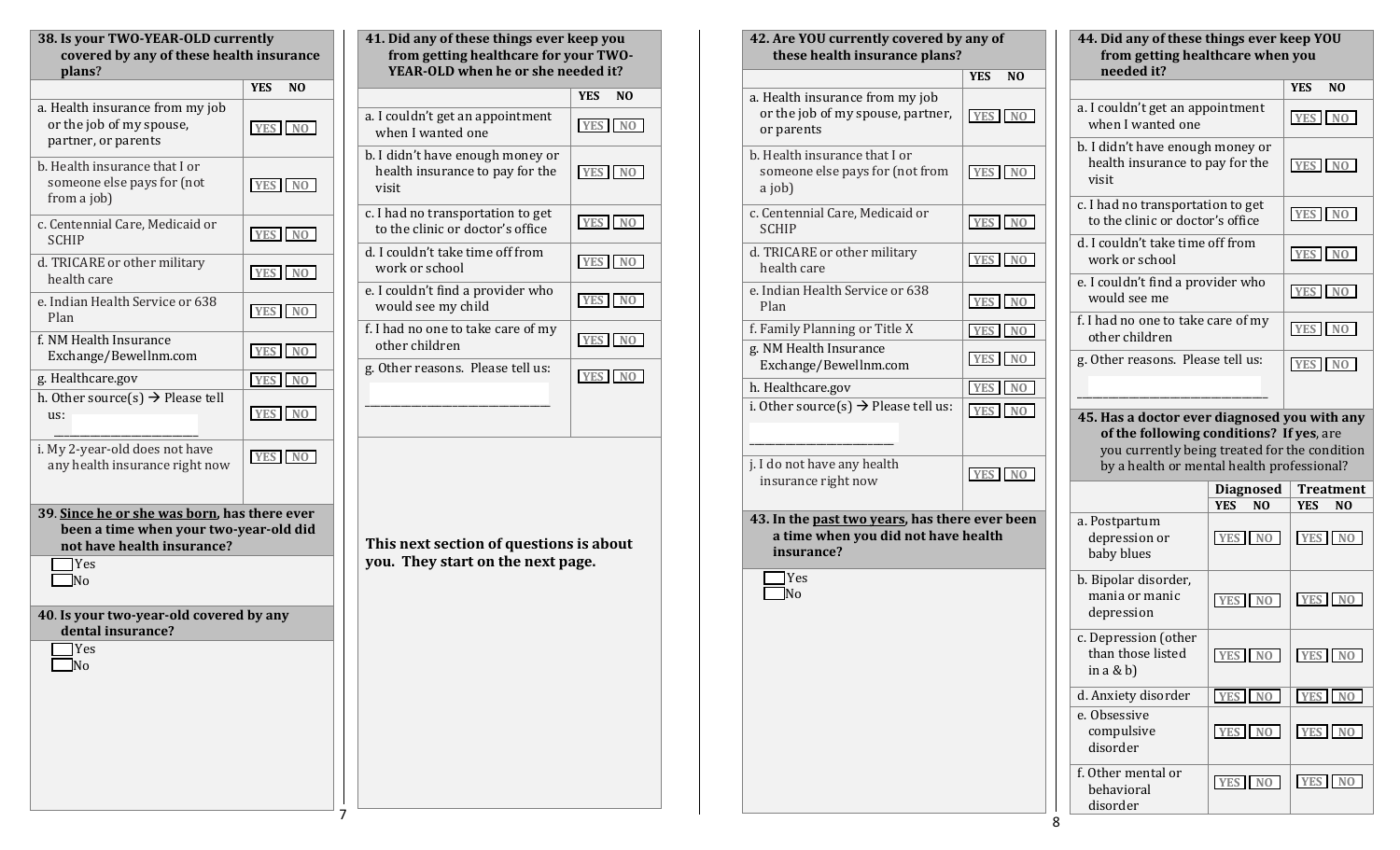| 46. During the past 12 months did you on<br>any occasion use any of these drugs?<br>Your answers are strictly confidential.                                                                                                      | 50. Does anyone who lives with your child<br>smoke tobacco?<br>$\blacksquare$ Yes<br>$\neg$ No                                                                                                                                                                             | 56. Since your two-year-old was born, how<br>hard has it been for your family to pay<br>for basic expenses like food, clothing,<br>shelter, medical and/or dental care and  | 62. Please answer yes or no to each of the<br>statements.<br>Do you know someone who would                                                                                                                                                                                       |        |
|----------------------------------------------------------------------------------------------------------------------------------------------------------------------------------------------------------------------------------|----------------------------------------------------------------------------------------------------------------------------------------------------------------------------------------------------------------------------------------------------------------------------|-----------------------------------------------------------------------------------------------------------------------------------------------------------------------------|----------------------------------------------------------------------------------------------------------------------------------------------------------------------------------------------------------------------------------------------------------------------------------|--------|
| YES NO                                                                                                                                                                                                                           |                                                                                                                                                                                                                                                                            | transportation?                                                                                                                                                             |                                                                                                                                                                                                                                                                                  | YES NO |
| a. Prescription for depression or<br>YES NO<br>anxiety                                                                                                                                                                           | 51. During the FIRST 12 months of your two-<br>year-old's life, how often did you feel                                                                                                                                                                                     | $\Box$ No problem<br>Slightly hard                                                                                                                                          | a. Loan you money for bills if you<br>needed?                                                                                                                                                                                                                                    | YES NO |
| b. Prescription pain relievers<br>such as hydrocodone                                                                                                                                                                            | down depressed or hopeless?<br>$\Box$ Always                                                                                                                                                                                                                               | $\Box$ Moderately hard<br>$\blacksquare$ Very hard                                                                                                                          | b. Help you if you were sick and<br>needed to be in bed?                                                                                                                                                                                                                         | YES NO |
| YES NO<br>(Vicodin®), oxycodone<br>(Percocet®), or codeine<br>c. Marijuana (pot, weed, bud,                                                                                                                                      | $\Box$ Often<br>$\Box$ Sometimes<br>$\Box$ Rarely                                                                                                                                                                                                                          | 57. Since your two-year-old was born, how<br>much emotional support have you<br>received from your husband or partner?                                                      | c. Take you to the clinic or<br>doctor's office if you needed a<br>ride?                                                                                                                                                                                                         | YES NO |
| YES NO<br>mota or hashish (hash))<br>d. Methadone, naloxone                                                                                                                                                                      | Never<br>52. Over the past 2 weeks, how often have                                                                                                                                                                                                                         | $\Box$ A lot                                                                                                                                                                | d. Listen to you if you needed to<br>talk?                                                                                                                                                                                                                                       | YES NO |
| (Narcan®), Subutex <sup>®</sup> , or<br>YES NO<br>Suboxone®                                                                                                                                                                      | you felt down, depressed, or hopeless?<br>$\Box$ Not at all                                                                                                                                                                                                                | Some<br>$\Box$ Very little<br><b>□</b> None                                                                                                                                 | e. Help you take care of your<br>children if you needed it?                                                                                                                                                                                                                      | YES NO |
| e. Heroin (smack, junk, Black Tar,<br>YES NO<br>Chiva)<br>f. Amphetamines (uppers, speed,<br>YES NO<br>crystal meth, crank, ice, agua)<br>g. Cocaine (crack, rock, coke,<br>YES NO<br>blow, snow, nieve)<br>h. Alcohol<br>YES NO | Several days<br>More than half the days<br>$\blacksquare$ Nearly every day<br>53. During the <b>FIRST 12 months</b> of your two-<br>year-old's life, how often did you have<br>little interest or little pleasure in doing<br>things you usually enjoyed?<br>$\Box$ Always | 58. Since your two-year-old was born, how<br>much emotional support have you<br>received from your family or friends?<br>$\Box$ A lot<br>Some<br>Very little<br>$\Box$ None | The next questions are about events that<br>happened in your own childhood. Some of<br>these topics may be difficult or sensitive.<br>Since these are sensitive topics, you may<br>feel uncomfortable answering them. You can<br>skip any question you do not want to<br>answer. |        |
| 47. In the past 12 months, have you ever<br>drunk alcohol or used drugs more than<br>you meant to?<br>$\blacksquare$ Yes                                                                                                         | $\Box$ Often<br>$\Box$ Sometimes<br>Rarely<br>$\Box$ Never                                                                                                                                                                                                                 | 59. In general, how would you describe your<br>relationship with your spouse/partner?<br>No tension<br>Some tension                                                         | 63. These questions are about things that<br>may have happened during your<br>childhood. Please answer which did or did<br>not happen to you.                                                                                                                                    |        |
| $\n  No$                                                                                                                                                                                                                         | 54. Over the past 2 weeks, how often have                                                                                                                                                                                                                                  | A lot of tension                                                                                                                                                            |                                                                                                                                                                                                                                                                                  | YES NO |
| 48. Have you felt you wanted or needed to<br>cut down on your drinking or drug use                                                                                                                                               | you had little interest or pleasure in<br>doing things?<br>$\Box$ Not at all                                                                                                                                                                                               | $\Box$ Not applicable<br>60. Do you and your partner work out<br>arguments with:                                                                                            | a. Did you live with anyone who<br>was depressed, mentally ill, or<br>suicidal?                                                                                                                                                                                                  | YES NO |
| in the past 12 months?<br>$\Box$ Yes<br>$\n  No\n$                                                                                                                                                                               | Several days<br>More than half the days<br>Nearly every day                                                                                                                                                                                                                | $\Box$ No difficulty<br>Some difficulty<br>Great difficulty                                                                                                                 | b. Did you live with anyone who<br>was a problem drinker or<br>alcoholic?                                                                                                                                                                                                        | YES NO |
| 49. Has a family member's drinking or drug<br>use ever had a bad effect on your child?<br>$\Box$ Yes<br>$\Box$ No                                                                                                                | 55. Within the past 12 months, did you<br>worry about whether your food would<br>run out before you had money to buy<br>more?<br>$\Box$ Never<br>$\Box$ Sometimes<br>$\Box$ Often                                                                                          | $\blacksquare$ Not applicable<br>61. Are you an active member of a church,<br>synagogue, mosque, or other type of<br>religious organization?<br>$\Box$ Yes<br>$\Box$ No     | c. Did you live with anyone who<br>used illegal street drugs or who<br>abused prescription<br>medications?                                                                                                                                                                       | YES NO |

 $10<sup>L</sup>$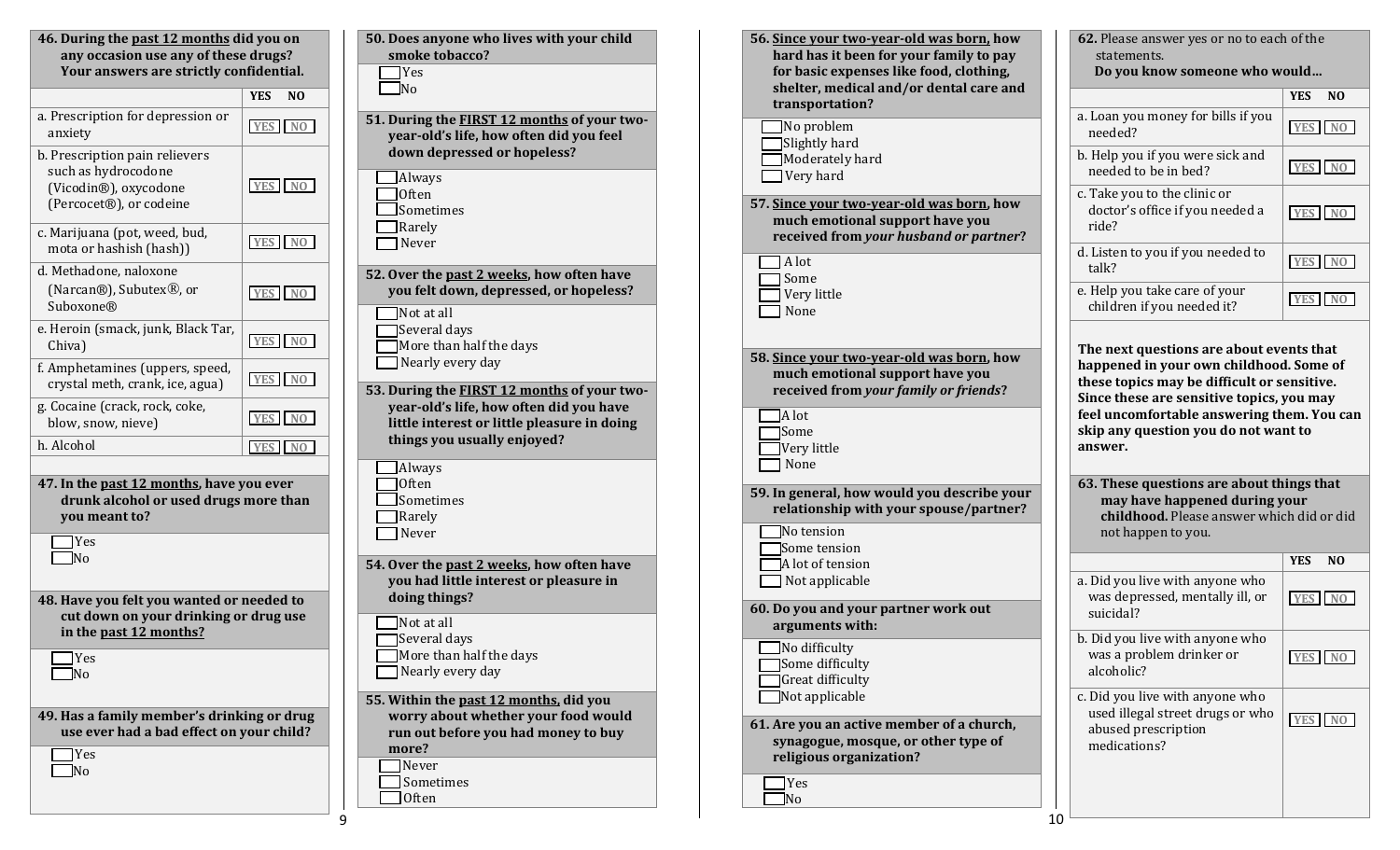

| 68. Did your home visitor help you feel more<br>confident or knowledgeable in these<br>areas? Please answer yes or no for each: |                                    |
|---------------------------------------------------------------------------------------------------------------------------------|------------------------------------|
|                                                                                                                                 | <b>YES</b><br>N <sub>O</sub>       |
| a. Supporting my child's learning                                                                                               | N <sub>O</sub><br><b>YES</b>       |
| b. Nursing/Breastfeeding                                                                                                        | <b>YES</b><br>N <sub>0</sub>       |
| c. Safe Sleep (i.e. how to lay my<br>baby down to sleep, what to<br>put or not put in the crib, etc)                            | <b>YES</b><br>N <sub>0</sub>       |
| d. Bonding with my child                                                                                                        | <b>YES</b><br>N <sub>0</sub>       |
| e. Knowing the signs of<br>depression                                                                                           | <b>YES</b><br>N <sub>0</sub>       |
| f. My child's developmental<br>milestones                                                                                       | <b>YES</b><br>N <sub>0</sub>       |
| g. Contraception and family<br>planning                                                                                         | YES <sup>1</sup><br>N <sub>0</sub> |
| h. Connecting to resources in my<br>community                                                                                   | <b>YES</b><br>N <sub>0</sub>       |
| i. Obtaining a new job or<br>furthering my education                                                                            | YES <sup>I</sup><br>N <sub>0</sub> |
| 69. How did you find out about home<br>visiting? Please answer yes or no for each:                                              |                                    |
|                                                                                                                                 | YES<br>N <sub>0</sub>              |
| a. Heard from a friend or family<br>member                                                                                      | N <sub>0</sub><br>YES              |
| b. Referred by my child's doctor                                                                                                | <b>YES</b>                         |
| c. Referred by my prenatal care<br>provider (OB/GYN, midwife,<br>etc)                                                           | <b>YES</b><br>N <sub>0</sub>       |
| d. Referred at the hospital when<br>I delivered my baby                                                                         | <b>YES</b><br>NΟ                   |
| e. Referred by another<br>professional (healthcare,<br>counselor, etc)                                                          | YES NO                             |
| f. Received home visits for an<br>older child                                                                                   | YES NO                             |
| g. Saw a pamphlet, billboard, or<br>other informational materials                                                               | YES II<br>N <sub>0</sub>           |

**70. What is the name of the home visiting program you participated in?** \_\_\_\_\_\_\_\_\_\_\_\_\_\_\_\_\_\_\_\_\_\_\_\_\_\_\_\_\_\_\_\_\_\_\_ I do not know/remember **71. If you were referred to home visiting and declined, what were your reasons?** Please answer yes or no for each: **YES NO** a. I felt adequately knowledgeable and/or supported as a parent b. I was not comfortable with someone coming into my home c. My partner or another family member did not want me to receive home visits d. Scheduling home visits sounded like an additional source of stress e. I did not really see a benefit to home visiting f. I did not understand what home visiting had to offer **72. During the past two years, did you use any of the following services to feed you or other household members? YES NO** a. WIC b. Food Stamps (SNAP) c. Food Bank or Food Pantry d. Free or reduced-price schoollunch program **YES NO YES NO YES NO YES NO YES NO YES NO YES NO YES NO YES NO YES NO**

12